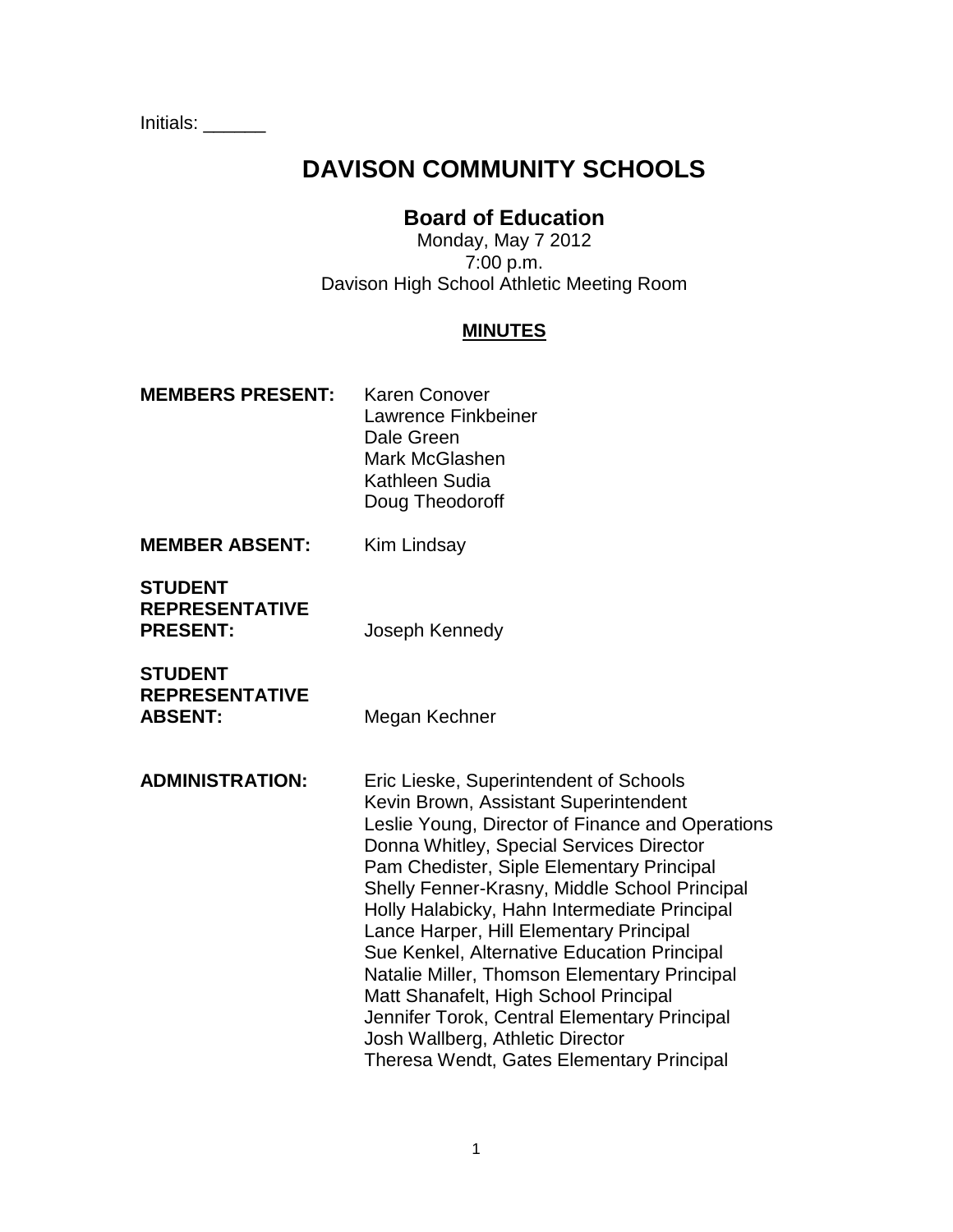Initials: \_\_\_\_\_\_

**STAFF:** Michelle Edwards, Angie Chinevere (DEA), Wade Batey, Kim Duff, Phil Thom, Greg Moriartey, Shawn Barrett, Becky Rutkowski, Tim Rutkowski, Monica Martin, Robert Tubbs, Christine Phillips **OTHER GUESTS:** Debbie Moriartey, Bruce Martin, Christy Brasfield, Zoe Stockwell, Erich Weiss, James Weiss, Caroline Smith, Tom Smith, Patricia Baur, Don Waddell, Yvonne

Minard, Leslie Schutte

#### **ORDER OF BUSINESS:**

**CALL TO ORDER**: The regular meeting of the Davison Board of Education was called to order by President Kathleen Sudia at 7:03 pm in the Davison High School Athletic Meeting Room.

Richards, Gregg Richards, Kathleen Minard, Lance

**PLEDGE OF ALLEGIANCE:** The pledge of allegiance was led by Davison Alternative Education Principal Sue Kenkel and representatives from two student groups, the DAE Principal's Advisory Group and the DAE Student Ambassadors. .

**ROLL CALL:** Carri Vergison read the roll. Members present: Karen Conover, Lawrence Finkbeiner, Dale Green, Mark McGlashen, Kathleen Sudia and Doug Theodoroff. Member absent: Kim Lindsay. Student member present: Joseph Kennedy. Student member absent: Megan Kechner

**APPROVAL OF AGENDA:** Moved by Karen Conover, supported by Larry Finkbeiner, to approve the agenda as presented. The motion was carried with a vote of 6-yes, 0 no.

**APPROVAL OF CONSENT AGENDA:** Moved by Mark McGlashen, supported by Doug Theodoroff, to approve the consent agenda which included items 1-5 below:

- 1. **Approval of Minutes:** Approval of the open session minutes for the previous special and regular meetings of April 16, 2012. Approval of the minutes for committee meetings held since the April 16, 2012 board meeting.
- 2. **Approval of Bills for Payment:** Approval of payment of the bills for April:

AP-Pooled Cash: General Fund, DCER Fund, DTV Fund, School Lunch Fund, and Student Activity Fund  $$ 1,006,976.92$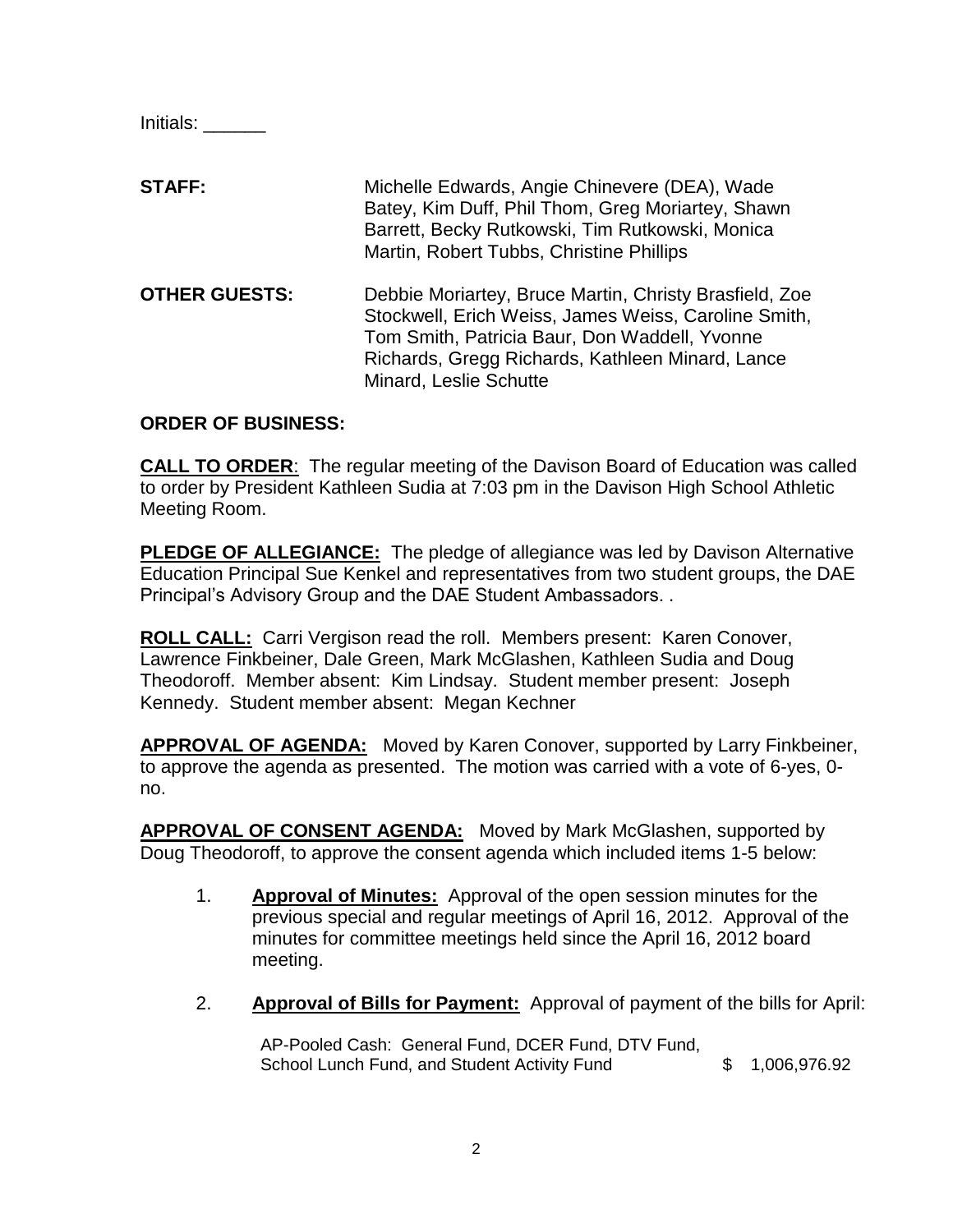Initials: \_\_\_\_\_\_

- 3. **Treasurer's Report:** Approval of the Treasurer's Report for the month of April.
- 4. **Monthly Personnel Report:** Approval of personnel activity for the period of April 11 through May 2, 2012.
- 5. **Quarterly Financial Report:** Approval of the Quarterly Finance Report through March 31, 2012 including budgets for the General Operating Fund, DCER Fund, DTV Fund, School Lunch Fund, and Student Activity Fund.

The motion was carried with a vote of 6-yes, 0-no.

### **COMMUNICATIONS:**

#### **Special Presentations**

- **All Academic Athletes:** A group of high school students received congratulations from the Board and certificates recognizing their achievements as Big Nine All Academic Athletes. In order to qualify for the recognition, a student must (1) be a junior or senior, (2) have participated in the sport more than one year, and (3) have a cumulative grade point average of 3.3 or higher.
- **Recognition of High School Athletic Team:** The Girls' Bowling Team led by Boys' Varsity Coach Robert Tubbs (standing in for Girls' Coach Robert Snyder) was recognized for their achievement as Division 1 Team State Champions. Athletic Director Josh Wallberg presented each team member with a certificate on behalf of the Board.
- **All-State Athletes:** The following high school students received congratulations and were awarded certificates from the Board in recognition of their individual achievement as an All-State Athlete: Tylor Greene, Bowling and Lincoln Olson, Wrestling. (All-State wrestlers Justin Oliver and Jordan Cooks were unable to attend the meeting.) These student athletes earned this title by winning their respective tournaments through the Division 1 MHSAA sponsored state-wide competition.
- **Student Board of Education Representative Recognition:** President Kathleen Sudia presented Joseph Kennedy with a junior apple from the Board recognizing his service as a student Board of Education member. (Due to an athletic commitment, Megan Kechner was unable to attend the meeting.)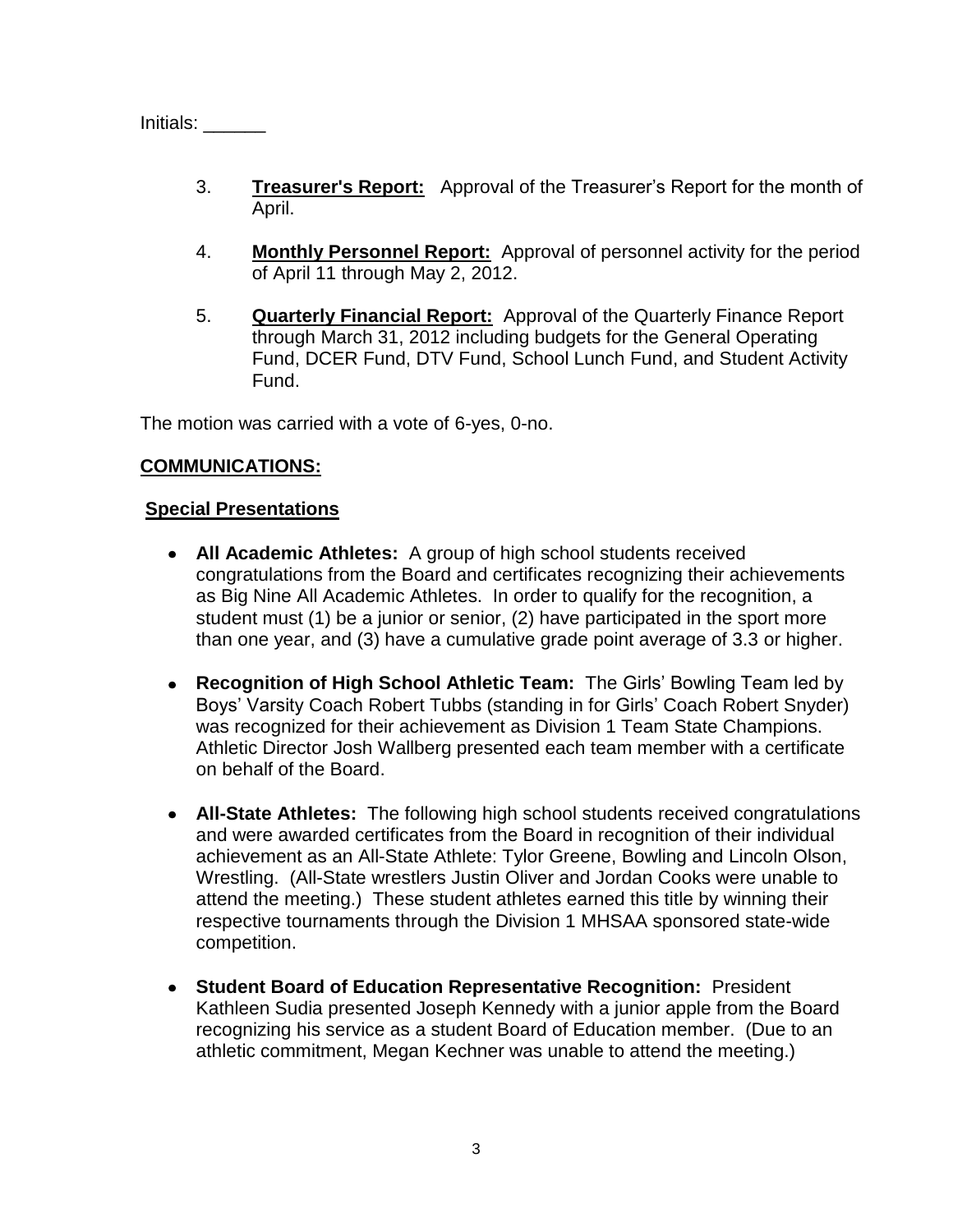Initials: \_\_\_\_\_\_\_

**Autism LINKS Mentoring Program:** Special Needs Teacher Angie Chinevere provided information regarding a mentoring program developed for Autistic students. The LINKS program is a peer-to-peer support program that pairs autistic students with a mentor student. Mrs. Chinevere leads the district's program for 5<sup>th</sup>-12<sup>th</sup> grade students and introduced four students involved in the LINKS program. The students provided their reasons for participating in the program and shared their experiences.

**From the Public:** Visitors were welcomed and invited to address the Board. The Board of Education heard public comments.

**Correspondence:** There was no correspondence to be read.

# **ACTION ITEMS:**

**APPROVAL OF CARDINAL STADIUM TRACK IMPROVEMENT PROJECT:**  Bids have been received for the Cardinal Stadium track resurfacing. A memorandum from Supervisor of Custodial/Maintenance and Facilities Phil Thom and a recommendation letter from Civil Group Manager and Engineer Robert Atkins of Kingscott which summarized the result of the bid were provided. Moved by Karen Conover, supported by Mark McGlashen, to approve the bid from Goddard Coatings in the amount of \$86,450 for the Cardinal Stadium track resurfacing as recommended. There was discussion and questions were answered. The motion was carried with a vote of 6-yes, 0-no.

**APPROVAL OF CONTRACT TO LEASE BUSES:** Director of Business Services Leslie Young reviewed the memorandum addressed to Superintendent Lieske regarding a recommendation for participation in the MSBO/MAPT Bus Purchasing Program and Procurement of School Buses. Mrs. Young and Transportation Supervisor Wade Batey have received bids for the procurement of six (6) buses from Hoekstra Transportation, Inc., through the MSBO/MAPT Bus Purchasing Program, to be leased to the district upon delivery. Moved by Mark McGlashen, supported by Doug Theodoroff, to approve the lease of buses as presented. There was discussion and questions were answered. The motion was carried with a vote of 6-yes, 0-no. (A copy of the resolution follows the official minutes.)

**CURRICULUM/TEXT APPROVAL:** Our ACC has finalized its recommendations for purchase of new textbooks and related materials for the 2012/2013 school year. These have been reviewed and recommended by the Board Curriculum and Technology Committee. Details were outlined in a memorandum from Mr. Brown with related supportive material. Moved by Doug Theodoroff, supported by Karen Conover, to approve the purchase of \$309,244.07 in textbook and related material as recommended for 2012/2013. The motion was carried with a vote of 6-yes, 0-no.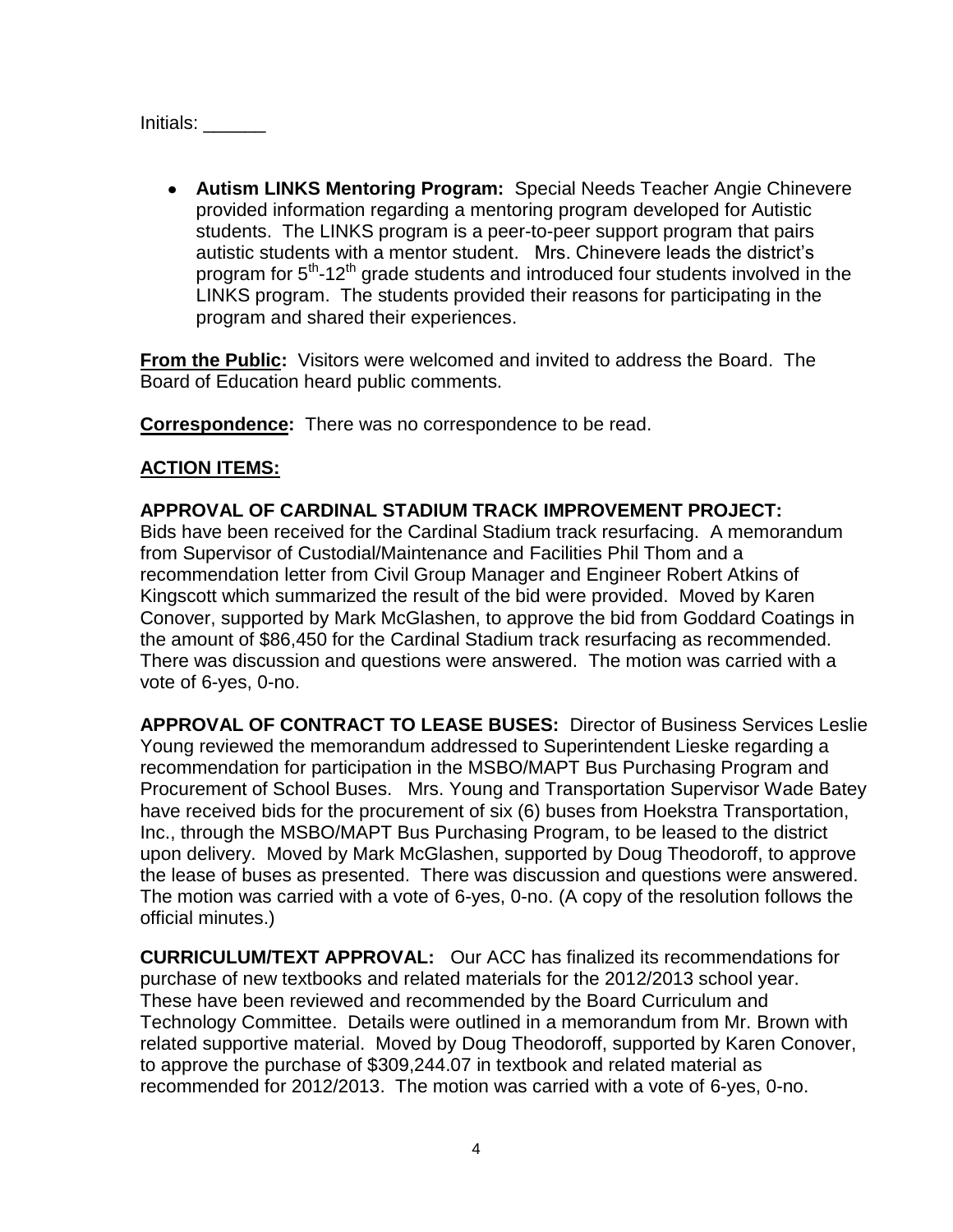Initials: \_\_\_\_\_\_\_

**GISD BUDGET APPROVAL:** MCL 380.624 requires local school boards to review and either support or disapprove the annual intermediate school district's proposed budget. Superintendent Lieske, Board Vice President Dale Green and Trustee Larry Finkbeiner attended the annual GISD budget hearing on March 28 and Superintendent Eric Lieske has also taken part in meetings where the proposed 2012/2013 GISD budgets have been reviewed by Genesee County superintendents. Pertinent information about the proposed 2012/2013 GISD budgets have been provided to the Board for review and a resolution was presented and recommended for approval. Moved by Karen Conover, supported by Larry Finkbeiner, to approve the resolution supporting the 2012/2013 GISD budgets as presented. The motion was carried with a vote of 6-yes, 0-no. (A copy of the resolution follows the official minutes.)

### **APPROVAL OF BIDS FOR TECHNOLOGY INFRASTRUCTURE UPGRADES:**

A memorandum from Supervisor of Custodial/Maintenance and Facilities Phil Thom, recommendation letter from Project Manager Jackie Hoist of THA Architects, and bid tabulation for the technology infrastructure upgrades to be completed during the summer of 2012 at Hahn Intermediate, Hill Elementary, Siple Elementary, and Thomson Elementary was provided. Moved by Mark McGlashen, supported by Dale Green, to approve the bid from DCC Construction, Inc. in the amount of \$589,345.00 for the technology infrastructure upgrade as recommended. There was discussion and questions were answered. The motion was carried with a vote of 6-yes, 0-no.

**ACCEPTANCE OF CONTRIBUTIONS:** Moved by Karen Conover, supported by Mark McGlashen, to gratefully accept the following contribution and to direct the superintendent to express the Board's gratitude in writing:

Davison parent Cynthia Evans donated gift wrap and tags to Gates Elementary for their annual Santa Workshop along with gently used clothing for the office to have available for student use on an as-needed basis.

The motion was carried with a vote of 6-yes, 0-no.

## **INFORMATIONAL ITEMS:**

#### **From our Superintendent:**

- The Board Buildings, Grounds & Transportation Committee will continue to move forward in regards to the Central Elementary facility study. Various local forums will be planned to collect input from community members to help ensure its successful transformation into the 21<sup>st</sup> century.
- Teacher and Staff Appreciation Week is scheduled for May 7-11, 2012.